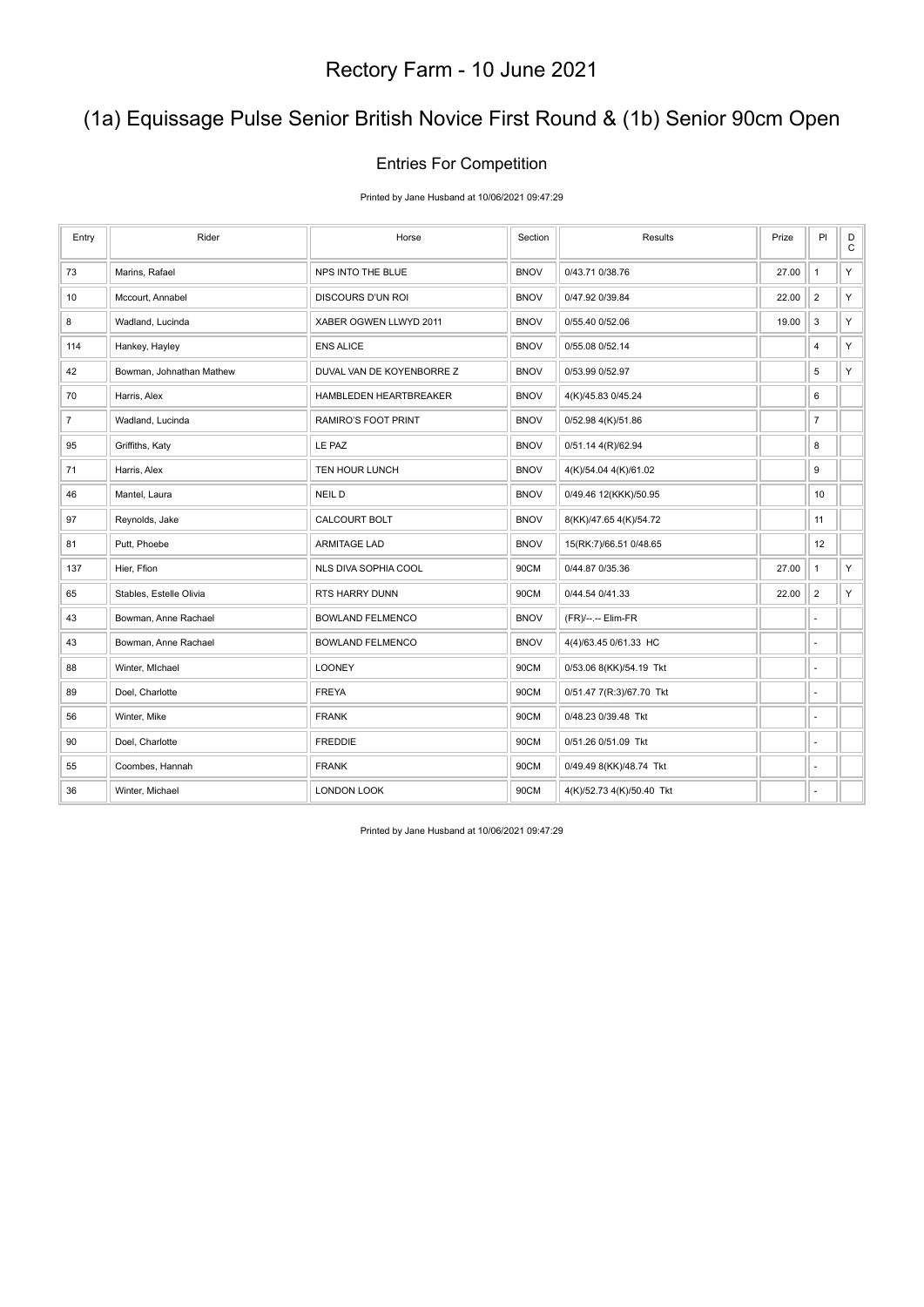## (2a) Nupafeed Supplements Senior Discovery - First Round & (2b) Senior 1.00m Open

#### Entries For Competition

Printed by Jane Husband at 10/06/2021 11:27:34

| Entry          | Rider                    | Horse                     | Section | Results                        | Prize | PI             | D<br>C |
|----------------|--------------------------|---------------------------|---------|--------------------------------|-------|----------------|--------|
| 24             | Robbins, Alexandra       | <b>QUINTA I</b>           | D       | 0/46.44 0/41.40                | 32.00 | $\mathbf{1}$   | Y      |
| $\overline{c}$ | Rozard, Scarlet          | HUMMER II                 | D       | 0/43.52 0/41.82                | 25.00 | $\overline{2}$ | Υ      |
| 70             | Harris, Alex             | HAMBLEDEN HEARTBREAKER    | D       | 0/48.83 0/43.48                | 22.00 | 3              | Υ      |
| 13             | Register, Lynsey         | <b>BRUNO BLUE II</b>      | D       | 0/44.72 0/44.45                | 20.00 | 4              | Υ      |
| 47             | Mantel, Laura            | CONQUISTADOR II DRH Z     | D       | 0/48.23 0/45.08                |       | 5              | Υ      |
| 121            | Dawes, Jacqueline        | <b>E.SERENBURG</b>        | D       | 0/43.75 0/48.25                |       | 6              | Y      |
| 125            | Gaff, Paul               | CODE CICERO Z             | D       | 0/48.97 0/48.39                |       | $\overline{7}$ | Υ      |
| 82             | Putt, Phoebe             | JALEXIA                   | D       | 0/52.13 0/51.48                |       | 8              | Υ      |
| 63             | Hunter, Stephanie Jane   | LILLIPUT BOOGIMAN         | D       | 0/46.07 4(K)/41.86             |       | 9              |        |
| 10             | Mccourt, Annabel         | DISCOURS D'UN ROI         | D       | 0/46.88 4(K)/41.93             |       | 10             |        |
| 39             | Soden, Freya Emily       | LILLIBET                  | D       | 0/47.03 4(K)/47.29             |       | 11             |        |
| 78             | Westmore, John           | SWELL CONTINENTAL         | D       | 0/48.50 4(K)/50.29             |       | 12             |        |
| $\overline{7}$ | Wadland, Lucinda         | RAMIRO'S FOOT PRINT       | D       | 4(K)/54.77 0/54.68             |       | 13             |        |
| 42             | Bowman, Johnathan Mathew | DUVAL VAN DE KOYENBORRE Z | D       | 4(K)/53.53 4(K)/55.14          |       | 14             |        |
| 57             | Harris, Flora            | HILDARE FALCON            | D       | 4(K)/56.13 8(KK)/57.11         |       | 15             |        |
| 21             | Jeeves, Jonnie           | <b>COURAGE OF REHYS</b>   | D       | 4(K)/51.27 12(KKK)/52.36       |       | 16             |        |
| 95             | Griffiths, Katy          | LE PAZ                    | D       | 0/51.90 20(RK:12)/76.58        |       | 17             |        |
| 110            | Wilkes, James            | <b>BILLY SPOCK</b>        | 1.00M   | 4(D)/59.20 0/40.71             | 32.00 | $\mathbf{1}$   |        |
| 65             | Stables, Estelle Olivia  | RTS HARRY DUNN            | 1.00M   | 0/44.14 4(K)/44.38             | 25.00 | $\overline{2}$ |        |
| 112            | Hicks, Anna Jenny        | <b>KL CROSBY</b>          | 1.00M   | 0/50.20 4(K)/44.79             | 22.00 | 3              |        |
| 26             | Watkins, Georgie         | KILLEAVY WARRIOR          | 1.00M   | 0/49.57 4(K)/45.51             |       | 4              |        |
| 8              | Wadland, Lucinda         | XABER OGWEN LLWYD 2011    | 1.00M   | 4(K)/55.72 0/56.82             |       | 5              |        |
| 137            | Hier, Ffion              | NLS DIVA SOPHIA COOL      | 1.00M   | 0/43.50 8(KK)/37.93            |       | 6              |        |
| 9              | Kent, Morgan Bradley     | <b>MEACHAM QUICKSTEP</b>  | 1.00M   | 8(RK)/51.11 0/43.89            |       | $\overline{7}$ |        |
| 11             | Mcdonald, Johnanna       | <b>ZAMIRO II</b>          | 1.00M   | 8(KK)/47.28 0/51.44            |       | 8              |        |
| 43             | Bowman, Anne Rachael     | <b>BOWLAND FELMENCO</b>   | D       | 0/55.42 0/64.24 HC             |       | ä,             |        |
| 100            | Gloag, Imogen            | <b>BANG</b>               | 1.00M   | 0/46.36 4(K)/48.61 Tkt         |       | ä,             |        |
| 100            | Gloag, Imogen            | <b>BANG</b>               | 1.00M   | 0/45.65 8(KK)/47.65 Tkt        |       | $\blacksquare$ |        |
| 88             | Winter, Michael          | <b>LOONEY</b>             | 1.00M   | 0/51.00 4(K)/52.26 Tkt         |       | ÷,             |        |
| 27             | Burke, Charlotte         | <b>STRIPES</b>            | 1.00M   | 0/50.42 8(KK)/53.23 Tkt        |       | ÷,             |        |
| 72             | Faria, Tanisha           | DELILAH                   | 1.00M   | 4(K)/51.06 15(KDK:3)/67.28 Tkt |       | ÷,             |        |
| 135            | Bradstock, Alfie         | SILVER LADY               | 1.00M   | 0/52.78 0/49.90 Tkt            |       | ä,             |        |
| 101            | Gloag, Imogen            | <b>BEAR</b>               | 1.00M   | 0/45.09 0/45.57 Tkt            |       | ä,             |        |

Printed by Jane Husband at 10/06/2021 11:27:34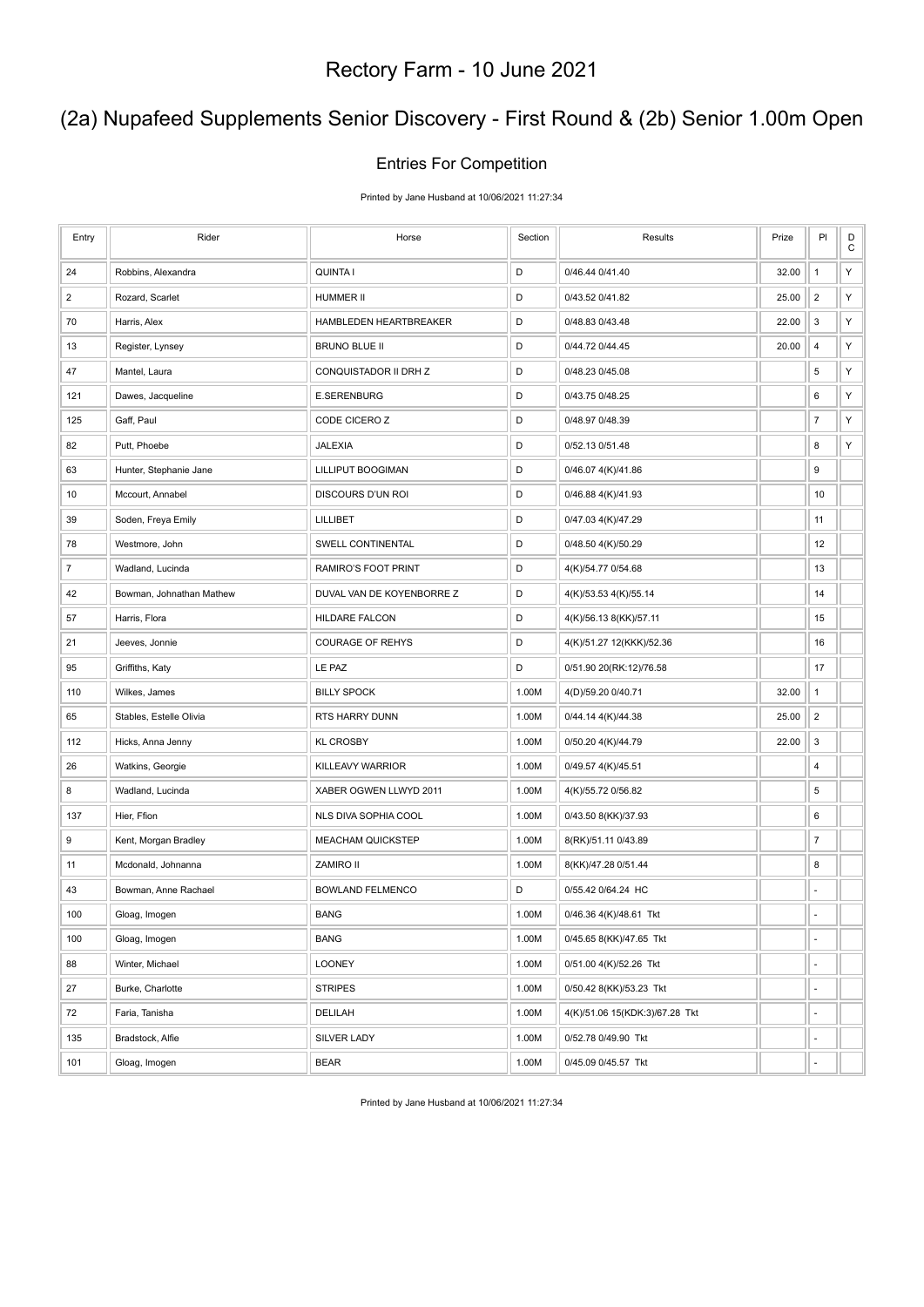# 3 Senior 1.05m Open

#### Entries For Competition

Printed by Jane Husband at 10/06/2021 13:11:28

| Entry        | Rider                  | Horse                       | Results                      | Prize | PI               | D<br>$\mathbf C$ |
|--------------|------------------------|-----------------------------|------------------------------|-------|------------------|------------------|
| 40           | Webb, Freya            | <b>IDANIBUR W</b>           | 0/47.00 0/41.38              | 32.00 | $\mathbf{1}$     | Υ                |
| 80           | Bowman, Anne Rachael   | DIAVOLA DES FORETS          | 0/46.81 0/45.34              | 25.00 | $\overline{2}$   | Υ                |
| 53           | Lee, Lucie             | PAULINE VAN DE CRUYENVELDEN | 0/43.73 0/46.21              | 22.00 | 3                | Υ                |
| 94           | Cossey, Oliver         | QUINTERO CANDILLO           | 0/52.30 0/49.28              | 20.00 | 4                | Υ                |
| 121          | Dawes, Jacqueline      | E.SERENBURG                 | 0/49.57 0/53.55              | 20.00 | 5                | Υ                |
| 28           | Anand, Raunaq          | PLAISIR DE REVILLE          | 0/51.52 0/54.82              | 20.00 | 6                | Υ                |
| 136          | Aiuto, Saffi           | <b>PLS SHERLOCK</b>         | 0/51.97 0/56.29              | 20.00 | $\boldsymbol{7}$ | Υ                |
| 1            | Heywood, Olivia        | <b>INDIAN TONIC I</b>       | 0/52.66 0/57.34              |       | 8                | Υ                |
| 84           | Davies, Rhys           | ΚI                          | 0/53.82 0/58.25              |       | 9                | Υ                |
| 132          | Stokar, Teresa         | <b>MESSARO TW</b>           | 0/51.92 0/58.96              |       | 10               | Υ                |
| 93           | Cossey, Oliver         | HELOISE VAN'T HOOGWIELKE    | 0/48.42 4(K)/43.40           |       | 11               |                  |
| 12           | Hutton, Caroline       | ROYAL STAR IV               | 4(K)/50.26 0/51.70           |       | 12               |                  |
| 22           | Vickery, Eleanor       | KOUGAR VDM                  | 4(K)/50.16 0/54.30           |       | 13               |                  |
| 87           | Davies, Rhys           | QUINTA VAN BDG              | 0/51.93 4(K)/58.44           |       | 14               |                  |
| 26           | Watkins, Georgie       | KILLEAVY WARRIOR            | 0/49.52 4(K)/59.40           |       | 15               |                  |
| 9            | Kent, Morgan Bradley   | <b>MEACHAM QUICKSTEP</b>    | 0/44.72 4(D)/62.78           |       | 16               |                  |
| 111          | Wilkes, James          | <b>BILLY SPOCK</b>          | 0/42.85 8(KK)/45.34          |       | 17               |                  |
| 78           | Westmore, John         | SWELL CONTINENTAL           | 0/58.08 8(KK)/56.03          |       | 18               |                  |
| 57           | Harris, Flora          | HILDARE FALCON              | 0/54.30 8(KK)/60.50          |       | 19               |                  |
| 64           | Hunter, Stephanie Jane | MY GREY GOOSE               | 4(K)/54.09 4(K)/61.32        |       | 20               |                  |
| 38           | Robbins, Alexandra     | <b>ELECTRO VS</b>           | 11(R:7)/66.09 0/52.01        |       | 21               |                  |
| 13           | Register, Lynsey       | <b>BRUNO BLUE II</b>        | 8(KK)/43.83 4(K)/52.78       |       | 22               |                  |
| 119          | Young, Charlotte       | KABAB FRAVANCA              | 13(R:9)/68.10 4(K)/57.85     |       | 23               |                  |
| 39           | Soden, Freya Emily     | LILLIBET                    | 4(K)/49.02 16(KKKK)/57.15    |       | 24               |                  |
| 44           | Bowman, Anne Rachael   | POPSTAR IV                  | 19(R:15)/74.05 4(K)/57.40    |       | 25               |                  |
| 112          | Hicks, Anna Jenny      | <b>KL CROSBY</b>            | (FR)/--.-- Elim-FR           |       | ä,               |                  |
| 11           | Mcdonald, Johnanna     | <b>ZAMIRO II</b>            | (T)/--.-- Ret.               |       | ÷,               |                  |
| $\mathbf{1}$ | Heywood, Olivia        | <b>INDIAN TONIC I</b>       | 0/43.01 4(K)/59.34 HC        |       | ÷,               |                  |
| 101          | Gloag, Imogen          | <b>BEAR</b>                 | 0/45.73 8(KK)/53.08 Tkt      |       | $\frac{1}{2}$    |                  |
| 135          | Bradstock, Alfie       | <b>SILVER LADY</b>          | (RR)/--.-- Elim-Ref Tkt      |       | ÷,               |                  |
| 27           | Burke, Charlotte       | <b>STRIPES</b>              | 0/52.32 4(K)/58.25 Tkt       |       | ä,               |                  |
| 72           | Faria, Tanisha         | DELILAH                     | 4(K)/50.04 12(KKK)/60.44 Tkt |       | ÷,               |                  |
| 129          | Stokar, Teresa         | <b>DONNA LEON</b>           | 0/51.62 4(K)/60.36 Tkt       |       |                  |                  |

Printed by Jane Husband at 10/06/2021 13:11:28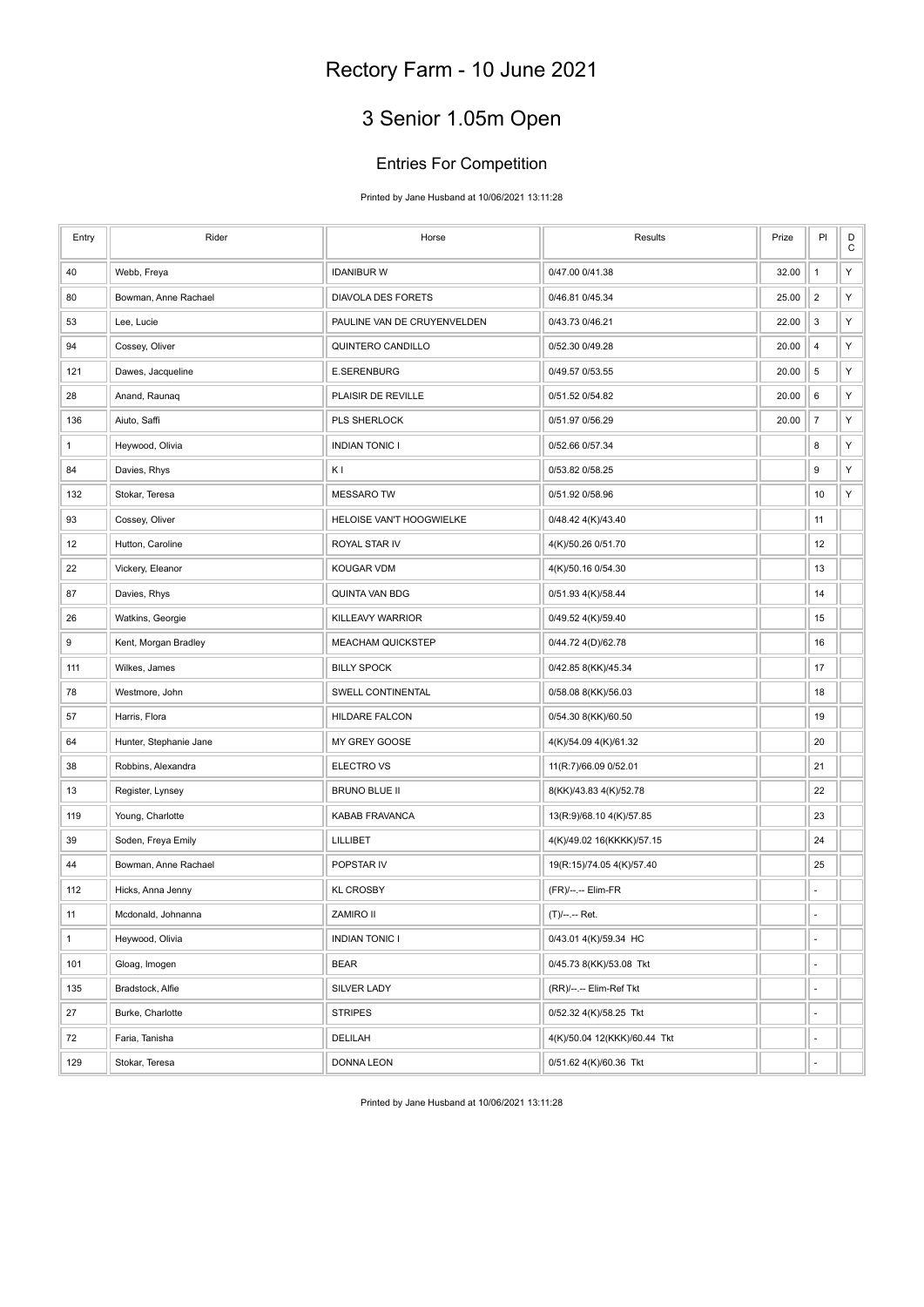### (4a) Lord & Lady Equestrian Senior Newcomers First Round & (4b) Senior 1.10m Open

#### Entries For Competition

Printed by Jane Husband at 10/06/2021 14:52:25

| Entry | Rider                    | Horse                       | Section      | Results                     | Prize | PI               | D<br>$\mathbf C$ |
|-------|--------------------------|-----------------------------|--------------|-----------------------------|-------|------------------|------------------|
| 123   | Rogers, Amelia           | <b>VINKOV</b>               | $\mathsf{N}$ | 0/47.97 0/43.65             | 42.00 | $\mathbf{1}$     | Υ                |
| 48    | Mantel, Elizabeth        | <b>K GRACIOUS</b>           | ${\sf N}$    | 0/48.81 0/46.17             | 32.00 | $\overline{2}$   | Υ                |
| 61    | Harris, Flora            | <b>DYSART ELITE</b>         | ${\sf N}$    | 0/50.10 0/48.15             | 22.00 | 3                | Υ                |
| 125   | Gaff, Paul               | CODE CICERO Z               | N            | 0/49.01 0/50.65             | 22.00 | 4                | Υ                |
| 62    | Harris, Flora            | <b>CLASS APART</b>          | ${\sf N}$    | 0/49.02 0/51.06             |       | 5                | Υ                |
| 47    | Mantel, Laura            | CONQUISTADOR II DRH Z       | N            | 0/52.70 0/53.77             |       | 6                | Υ                |
| 132   | Stokar, Teresa           | <b>MESSARO TW</b>           | N            | 0/52.32 0/57.36             |       | $\overline{7}$   | Υ                |
| 53    | Lee, Lucie               | PAULINE VAN DE CRUYENVELDEN | ${\sf N}$    | 0/45.62 4(K)/46.45          |       | 8                |                  |
| 108   | Turnbull, Lauren         | MR QT                       | N            | 0/44.43 4(K)/46.99          |       | 9                |                  |
| 12    | Hutton, Caroline         | ROYAL STAR IV               | N            | 0/52.13 4(K)/49.19          |       | 10               |                  |
| 20    | Glentworth, Matthew      | FARLEAZE THE BEEZ KNEEZ     | ${\sf N}$    | 0/46.80 4(K)/49.34          |       | 11               |                  |
| 77    | Westmore, John           | <b>CALCOURT LANDGIRL</b>    | N            | 0/52.76 4(K)/51.77          |       | 12               |                  |
| 49    | Mantel, Laura            | ORPHEE VAN DE PIKKERIE      | N            | 4(K)/49.40 0/56.60          |       | 13               |                  |
| 60    | Mccormack, Danielle      | HILDARE HATHAWAY EMPRESS    | N            | 4(K)/43.42 4(K)/48.52       |       | 14               |                  |
| 58    | Harris, Flora            | <b>SMQUENTIN</b>            | N            | 0/49.12 8(KK)/53.26         |       | 15               |                  |
| 74    | Tragett, Elaine          | <b>DRUMIN MILLER</b>        | $\mathsf{N}$ | 0/53.21 8(KK)/53.70         |       | 16               |                  |
| 24    | Robbins, Alexandra       | <b>QUINTA I</b>             | N            | 4(K)/48.87 4(K)/54.69       |       | 17               |                  |
| 115   | Jones, Madeleine         | <b>INDIGO BH</b>            | N            | 0/58.13 8(KK)/55.08         |       | 18               |                  |
| 17    | James, Katherine         | KING II                     | ${\sf N}$    | 4(K)/47.26 4(K)/55.22       |       | 19               |                  |
| 66    | Wherton, William Paul    | <b>MR BLUE VISTA</b>        | N            | 21(RKK:9)/68.92 8(KK)/57.60 |       | 20               |                  |
| 99    | Wilson, Diane            | QUESTIONTIME                | 1.10M        | 0/53.45 0/43.59             | 42.00 | $\mathbf{1}$     | Υ                |
| 29    | Bowman, Johnathan Mathew | <b>ATHRILLER</b>            | 1.10M        | 0/50.46 0/45.48             | 32.00 | $\overline{2}$   | Υ                |
| 96    | Griffiths, Katy          | <b>ICI PARIS</b>            | 1.10M        | 0/49.70 0/45.77             | 22.00 | 3                | Υ                |
| 23    | Vickery, Eleanor         | <b>BILLY CONFIDER</b>       | 1.10M        | 0/50.81 0/49.18             | 22.00 | $\overline{4}$   | Υ                |
| 119   | Young, Francesca         | KABAB FRAVANCA              | 1.10M        | 0/53.45 0/49.58             |       | 5                | Y                |
| 86    | Davies, Rhys             | <b>NPS ERLEENA</b>          | 1.10M        | 0/48.59 0/49.65             |       | 6                | Υ                |
| 94    | Cossey, Oliver           | QUINTERO CANDILLO           | 1.10M        | 0/49.67 4(K)/44.58          |       | $\boldsymbol{7}$ |                  |
| 40    | Webb, Freya              | <b>IDANIBUR W</b>           | 1.10M        | 0/47.47 4(D)/54.72          |       | 8                |                  |
| 38    | Robbins, Alexandra       | ELECTRO VS                  | 1.10M        | 0/46.67 4(R)/66.47          |       | 9                |                  |
| 109   | Wilkes, James            | AMETHYST V                  | 1.10M        | 0/46.57 8(RK)/52.23         |       | 10               |                  |
| 105   | Hallman, Samantha        | FIFI III                    | 1.10M        | 0/49.19 9(KC:1)/67.84       |       | 11               |                  |
| 93    | Cossey, Oliver           | HELOISE VAN'T HOOGWIELKE    | 1.10M        | 0/48.12 12(KKK)/45.84       |       | 12               |                  |
| 91    | Aylmer, Ruth             | <b>GEPETTO</b>              | 1.10M        | 14(R:10)/69.51 0/61.16      |       | 13               |                  |
| 103   | Gloag, Imogen            | <b>FINNEGAN</b>             | 1.10M        | 0/53.21 0/50.74 Tkt         |       | ÷,               |                  |
| 92    | Sanderson, Yasmin        | INCHELLO DHI                | 1.10M        | 4(K)/50.58 4(K)/60.58 Tkt   |       | ÷,               |                  |
| 102   | Gloag, Imogen            | <b>FLASH</b>                | 1.10M        | 0/47.97 0/53.65 Tkt         |       |                  |                  |

Printed by Jane Husband at 10/06/2021 14:52:25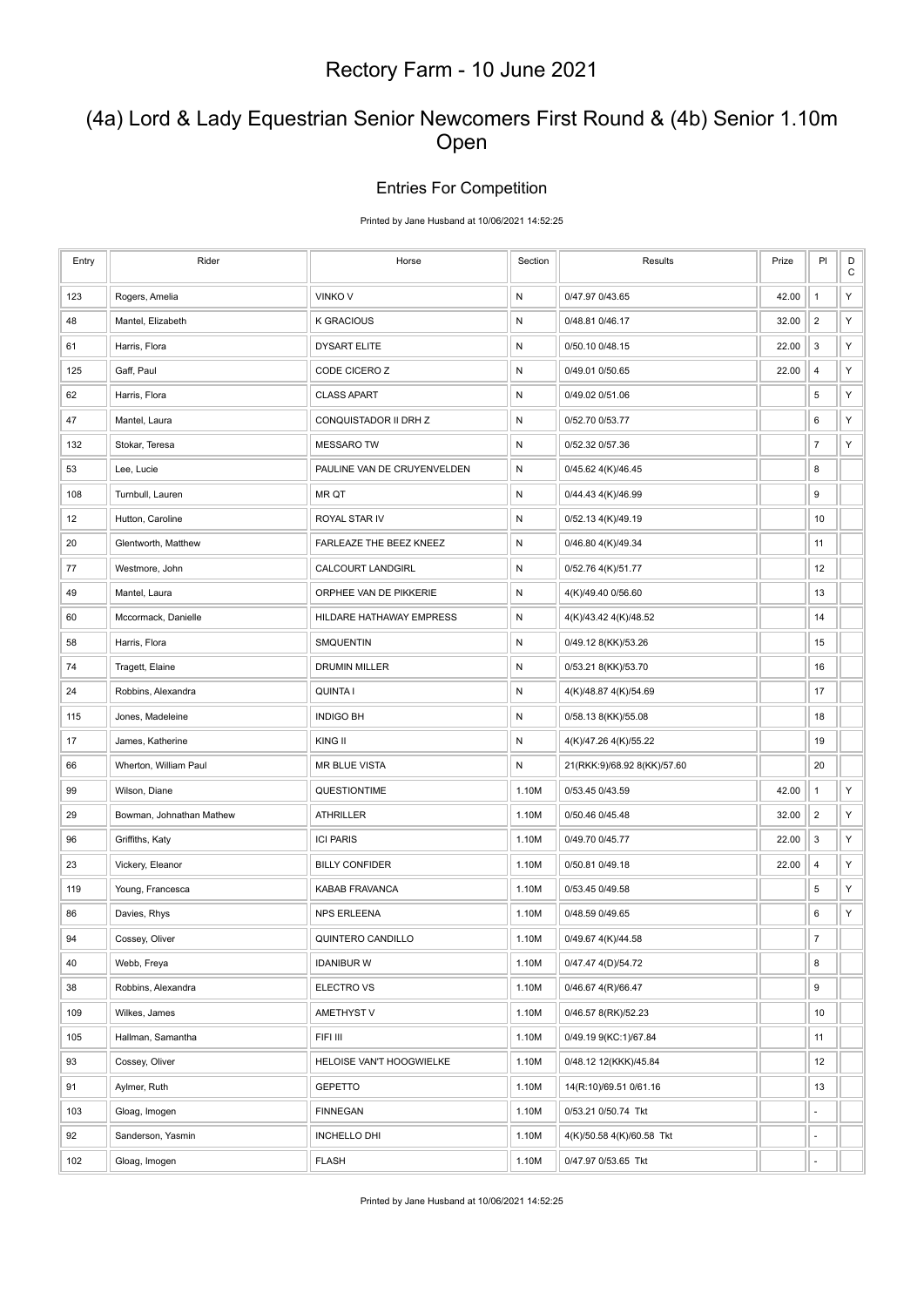## (5a) National 1.15m Members Cup Qualifier & (5b) Senior 1.15m Open

#### Entries For Competition

Printed by Jane Husband at 10/06/2021 17:31:08

| Entry | Rider                    | Horse                     | Section | Results                         | Prize | PI             | $\mathsf D$<br>$\mathbf C$ |
|-------|--------------------------|---------------------------|---------|---------------------------------|-------|----------------|----------------------------|
| 104   | Stracey-cheel, Holly-ann | <b>SWEET CANDY</b>        | BM1.15  | 0/43.79 0/42.35                 | 52.00 | $\mathbf{1}$   | Υ                          |
| 19    | James, Katherine         | <b>ISIDOOR</b>            | BM1.15  | 0/45.63 0/46.33                 | 37.00 | $\overline{2}$ | Υ                          |
| 109   | Wilkes, James            | AMETHYST V                | BM1.15  | 0/44.50 0/47.41                 | 27.00 | 3              | Υ                          |
| 128   | Bradstock, Alfie         | <b>CONLATAGE PS</b>       | BM1.15  | 0/46.49 0/48.23                 | 22.00 | 4              | Υ                          |
| 20    | Glentworth, Matthew      | FARLEAZE THE BEEZ KNEEZ   | BM1.15  | 0/45.79 0/49.08                 | 22.00 | $\,$ 5 $\,$    | Υ                          |
| 23    | Vickery, Eleanor         | <b>BILLY CONFIDER</b>     | BM1.15  | 0/52.06 0/51.96                 | 22.00 | 6              | Υ                          |
| 35    | Mawson, Olivia           | <b>REMI ARGENTUX</b>      | BM1.15  | 0/49.87 0/54.63                 |       | $\overline{7}$ | Υ                          |
| 59    | Harris, Flora            | SMQUENTIN                 | BM1.15  | 0/48.71 0/58.89                 |       | 8              | Υ                          |
| 37    | Smith, Sarah             | <b>RUBINS LEGACY</b>      | BM1.15  | 0/49.76 4(K)/48.43              |       | 9              |                            |
| 96    | Griffiths, Katy          | <b>ICI PARIS</b>          | BM1.15  | 4(K)/50.45 0/52.43              |       | 10             |                            |
| 25    | Robbins, Alexandra       | QUISTO VAN DE HELLE Z     | BM1.15  | 0/48.09 4(K)/53.23              |       | 11             |                            |
| 106   | Hallman, Samantha        | MILLFIELD ULTYMATE        | BM1.15  | 4(K)/48.33 0/54.63              |       | 12             |                            |
| 50    | Shearman, Nicola         | <b>MEDIA MAN</b>          | BM1.15  | 4(K)/47.43 0/55.15              |       | 13             |                            |
| 86    | Davies, Rhys             | <b>NPS ERLEENA</b>        | BM1.15  | 4(K)/48.10 0/61.35              |       | 14             |                            |
| 76    | Westmore, John           | <b>OUGHTERARD QUALITY</b> | BM1.15  | 4(K)/53.44 0/63.45              |       | 15             |                            |
| 77    | Westmore, John           | CALCOURT LANDGIRL         | BM1.15  | 4(K)/48.26 4(K)/56.60           |       | 16             |                            |
| 60    | Mccormack, Danielle      | HILDARE HATHAWAY EMPRESS  | BM1.15  | 0/43.32 8(KK)/58.43             |       | 17             |                            |
| 121   | Dawes, Jacqueline        | <b>E.SERENBURG</b>        | BM1.15  | 0/47.53 12(KKK)/57.86           |       | 18             |                            |
| 74    | Tragett, Elaine          | <b>DRUMIN MILLER</b>      | BM1.15  | 4(K)/47.75 8(KK)/63.47          |       | 19             |                            |
| 116   | Jones, Madeleine         | <b>CARDENTA M</b>         | BM1.15  | 0/49.34 12(KKR)/68.09           |       | 20             |                            |
| 51    | Mantel, Laura            | NPS ANDRE                 | 1.15M   | 0/44.54 0/43.22                 | 52.00 | $\mathbf{1}$   | Υ                          |
| 107   | Turnbull, Lauren         | <b>BILBAO DU BANNEY</b>   | 1.15M   | 0/44.51 4(K)/44.68              |       | $\overline{2}$ |                            |
| 30    | Bowman, Johnathan Mathew | ARGENDA                   | 1.15M   | 0/48.07 4(K)/46.42              |       | 3              |                            |
| 41    | Bradstock, Alfie         | <b>FLYING SOLO</b>        | 1.15M   | 4(K)/45.19 0/57.86              |       | 4              |                            |
| 91    | Aylmer, Ruth             | <b>GEPETTO</b>            | BM1.15  | 2(2)/56.35 (KRR)/--.-- Elim-Ref |       |                |                            |
| 102   | Gloag, Imogen            | <b>FLASH</b>              | BM1.15  | 0/47.76 0/55.88 Tkt             |       | ä,             |                            |
| 92    | Sanderson, Yasmin        | <b>INCHELLO DHI</b>       | BM1.15  | 0/47.62 4(K)/63.87 Tkt          |       | ÷,             |                            |
| 131   | Stokar, Teresa           | CALAMERO                  | BM1.15  | 4(K)/53.61 5(K:1)/71.20 Tkt     |       | L.             |                            |
| 54    | Barker, Polly            | <b>CHABLIS GRAND CRU</b>  | BM1.15  | 0/49.14 4(K)/58.83 Tkt          |       |                |                            |
| 103   | Gloag, Imogen            | <b>FINNEGAN</b>           | BM1.15  | 0/45.34 4(K)/53.25 Tkt          |       | ÷              |                            |

Printed by Jane Husband at 10/06/2021 17:31:08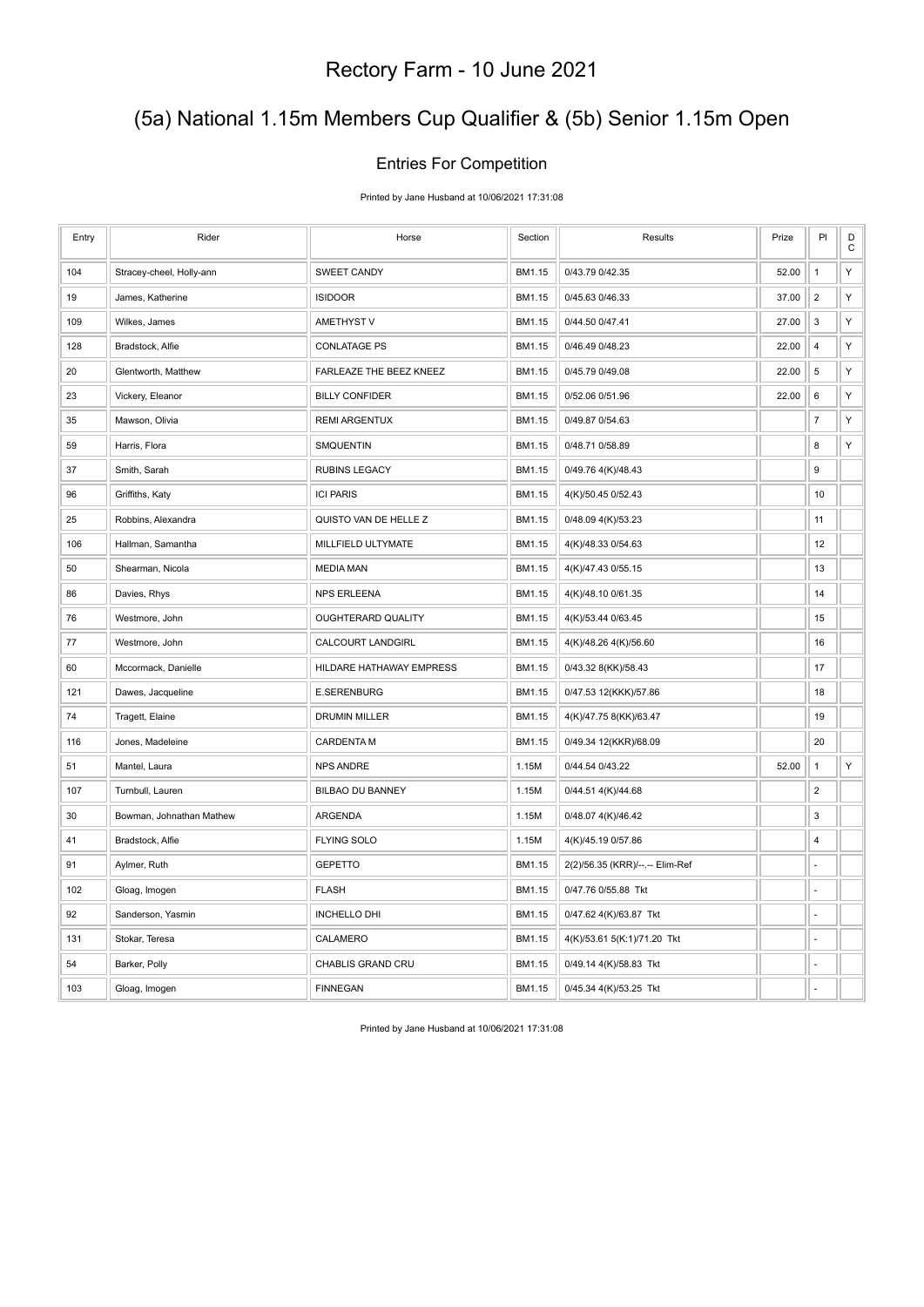## (6a) Equitop GLME Senior Foxhunter First Round & (6b) Senior 1.20m Open

### Entries For Competition

Printed by Jane Husband at 10/06/2021 17:26:00

| Entry | Rider              | Horse                       | Section | Results                  | Prize | PI             | D<br>$\mathtt{C}$ |
|-------|--------------------|-----------------------------|---------|--------------------------|-------|----------------|-------------------|
| 124   | Rogers, Amelia     | <b>VINROY V</b>             | 1.20M   | 0/49.49 0/43.03          | 52.00 | $\mathbf{1}$   | Y.                |
| 25    | Robbins, Alexandra | QUISTO VAN DE HELLE Z       | 1.20M   | 0/47.88 0/46.26          | 37.00 | $\overline{2}$ | Y.                |
| 128   | Bradstock, Alfie   | <b>CONLATAGE PS</b>         | F       | 0/44.76 0/46.38          | 27.00 | 3              | Y.                |
| 98    | Reynolds, Jake     | <b>BONMAHON BLUE SHAKER</b> | F       | 0/46.96 0/47.13          | 22.00 | 4              | Y.                |
| 37    | Smith, Sarah       | <b>RUBINS LEGACY</b>        | F       | 0/48.04 0/49.03          |       | $\,$ 5 $\,$    | Y.                |
| 107   | Turnbull, Lauren   | <b>BILBAO DU BANNEY</b>     | 1.20M   | 0/50.43 0/49.64          |       | 6              | Y.                |
| 31    | Head, Jasmin       | SIERRA BLUE PS              | F       | 0/46.69 0/50.34          |       | $\overline{7}$ | Y.                |
| 79    | Campbell, Nicholas | DISCRETTE DE LAUME          | F       | 0/48.21 0/50.50          |       | 8              | Y.                |
| 51    | Mantel, Laura      | <b>NPS ANDRE</b>            | 1.20M   | 0/45.46 0/51.01          |       | 9              | Y                 |
| 126   | Gaff, Paul         | JARANCO V Z                 | F       | 0/46.36 0/52.72          |       | 10             | Y                 |
| 41    | Bradstock, Alfie   | <b>FLYING SOLO</b>          | F       | 0/44.78 0/53.04          |       | 11             | Y                 |
| 122   | Dawes, Jacqueline  | <b>ITS MY SECRET</b>        | F       | 4(K)/52.13 0/62.68       |       | 12             |                   |
| 123   | Rogers, Amelia     | <b>VINKO V</b>              | F       | 5(5)/59.33 0/59.63       |       | 13             |                   |
| 52    | Mantel, Laura      | <b>GRANDPRIX NOE</b>        | F       | 9(KK:1)/55.07 4(K)/66.96 |       | 14             |                   |
|       |                    |                             | F       |                          |       | ×.             |                   |
| 54    | Barker, Polly      | CHABLIS GRAND CRU           | 1.20M   | 0/47.87 0/62.92 Tkt      |       | $\sim$         |                   |
| 130   | Stokar, Teresa     | <b>MR TOM TOM</b>           | F       | 0/50.57 0/65.89 Tkt      |       | ٠              |                   |

Printed by Jane Husband at 10/06/2021 17:26:00